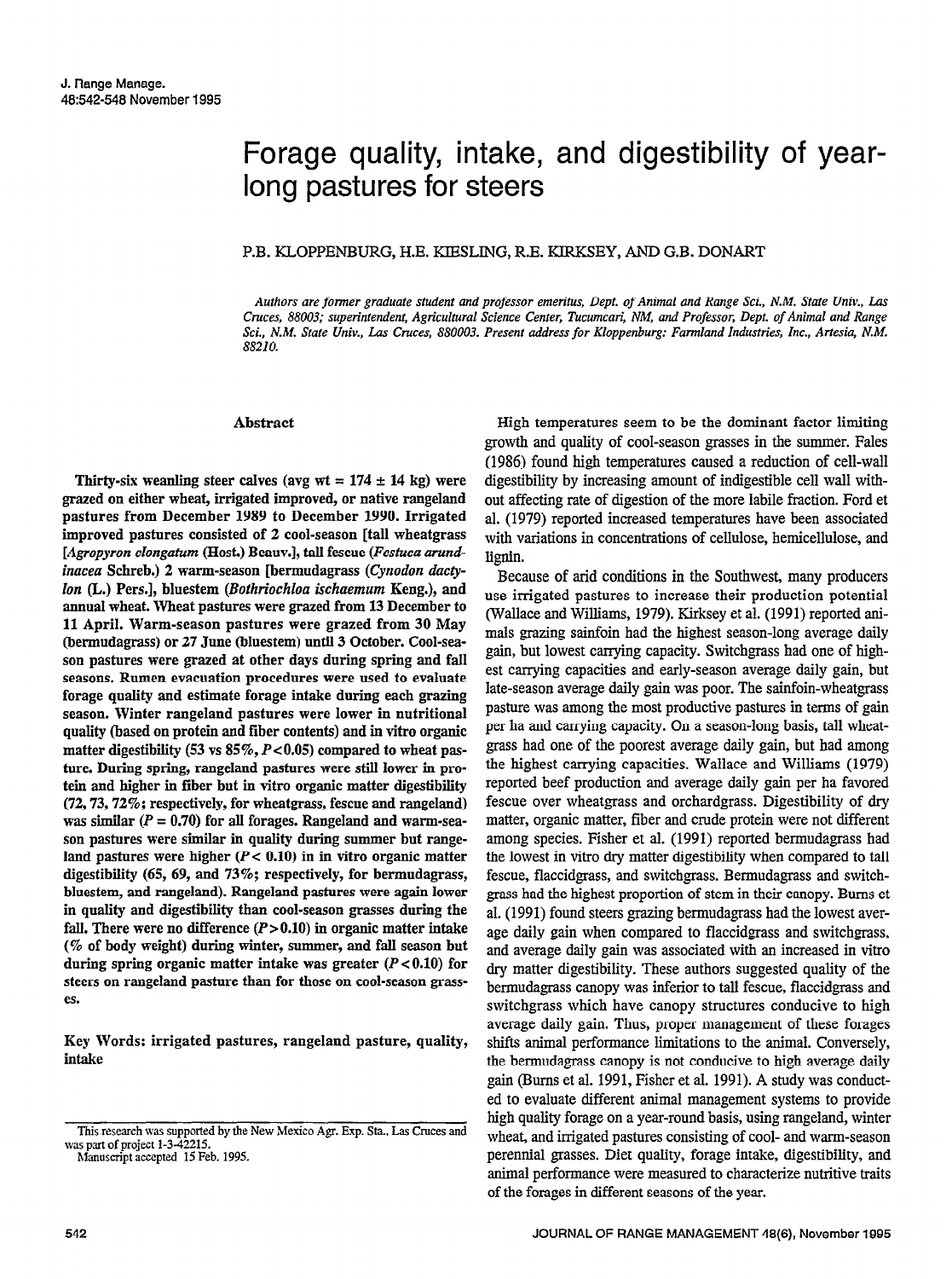### Experimental Procedures

The irrigated pastures used in this trial were composed of 2 cool-season perennial grasses; Jose tall wheatgrass [Agropyron elongatum (Host) Beauv.)] and Johnstone tall fescue (Festuca arundinacea Schreb.), and 2 warm-season perennial grasses, Hardie bermudagrass [Cynodon dactylon (L.) Pers.] and Ironmaster old world bluestem (Bothriochloa ischaemum Keng.). All pastures were located at the New Mexico State University (NMSU) Agricultnral Science Center at Tucumari, N.M. Coolseason pastures measured 1.6 ha and warm-season pastures were 1.2 ha. Furrow irrigation was used in all pastures with row spacing of 102 cm. All pastures were replicated (8 total) and located adjacent to one another. The 2 rangeland pastures used in this trial measured 6.5 ha. Dominant grasses found in these pastures included; blue grama [Bouteloua gracilis (H.B.K.) Lag. ex Steud.], sideoats grama [*Bouteloua curtipendula* (Michx.) Torr.], and sand dropseed [Sporobous cryptandrus (Torr.) A. Grey]. Sub-dominant grasses consisted of yellow bluestem, threeawns (Aristida spp.), lovegrass (*Eragrostis* spp.), vine mesquite (Panicum obtusum H.B.K.), and silver bluestem [Bothriochloa saccharoides (SW. Rydb.]. The rangeland pastures were in good condition containing some introduced grasses intermixed with native species. Overall, the rangeland pastures were composed of good quality warm-season grasses. The rangeland pastures were not subjected to any cultural practices. Two 2.8 ha pastures of winter wheat (Triticum aestivum L.) were utilized in this trial. Wheat pastures were planted at a seeding rate of 78 kg/ha in early September 1989 and received a single fall irrigation. The wheat pastures were not fertilized and no cultural practices were applied during the grazing trial.

The site consisted mainly of a fine-loamy (fine-silty), mixed, thermic soil. Mean maximum temperature ranged from 10" C in December to 37° C in June and averaged 23° C for the year. Mean minimum temperatures were  $-7^{\circ}$  C and 19 $^{\circ}$  C for December and June and averaged 7" C for the year. Total rainfall for the year was 394 mm with 60% falling during July, August, and September. Cool-season pastures received 3 irrigations in the spring for a total of 2,837 cubic meters (2.3 ac ft) of water while warm-season pasture received 3 applications for a total of 3,207 cubic meters (2.6 ac ft) of water. Nitrogen was applied at 187 kg/ha in 2 applications to cool-season grasses and 306 kg/ha in 3 applications to warm-season grasses. phendons to while-season grasses.<br>There were used to examine for-

age composition, interesting organizes were used to examine forage composition, intake, and in vitro organic matter digestibility of weanling steers on a seasonal and year-long basis. Group 1 (12) steers) grazed annual wheat in winter, wheatgrass in spring, bluestem in summer, and wheat grass in the fall. Group 2 (12) steers) grazed annual wheat in the winter, tall fescue in spring, bermudagrass in summer, and tall fescue in the fall. Group 3 (12) steers) grazed rangeland pastures the entire year. Stocking rates (steers/ha) were held constant on all pastures during each grazing season (2.1 for wheat,  $3.75$  for cool-season, 5 for warm-season, and 0.9 for rangeland). All animals had free access to water, salt, and mineral blocks' during the study period. Fourteen steers fitted with indwelling ruminal cannulas were used to collect forage samples and characterize diet quality and intake of steers on the different pastures.

To minimize labor and handling stress, a continuous release chromic oxide capsule (Captec Chrome\*) was administered as an external marker at a known rate, in order to estimate fecal output (Laby et al. 1985; Barlow et al. 1988; Kattnig, 1991). Two intact steers, as well as 2 cannulated steers from each pasture were dosed with chromic oxide capsules. Capsules were administered into the reticulo- rumen of intact steers using a commercial stainless steel spring balling gun<sup>3</sup> and directly through the cannula in the rnminally fistulated animals.

Fecal sampling began 9 days post-dosing (Kattnig 1991). Fecal samples were also collected from steers that were not dosed with chromnic oxide treated in a similar fashion to other samples, and used to correct for background interference when analyzed for Cr content.

Steers were held in pens overnight the evening before sampling without access to feed, but with free access to water. Fecal grab sampling began at sunrise each day, and continued for 4 consecutive days. Fecal samples were placed in labeled plastic bags and immediately frozen at -20" C. After sampling, steers were placed back on assigned pastures and allowed to graze until sundown when they were again gathered and penned.

Fecal samples were maintained frozen until laboratory analysis were conducted. Samples were placed in a forced-air oven and dried (50" C) for 48 hours. Dried samples were ground in a Wiley mill to pass a 2-mm screen. Dried fecal samples were subsampled composited by steer over the 4-day collection period and stored in air-tight containers until analysis for Cr content could be conducted.

Fecal dry matter and ash were determined by standard procedures (AOAC, 1984). Chromium concentration was determined according to procedures outlined by Williams et al. (1962) by atomic absorption spectroscopy using a nitrous oxide-acetylene flame (Galyean, 1988). All samples were analyzed in duplicate with a maximum acceptable coefficient of variation of  $\leq 5\%$ . Fecal output was estimated by:

$$
Fecal output, g/day = \frac{Indicator consumed, g/day}{Indicator conc. in feces (g/g dry matter)}
$$

Only cannulated steers from each pasture were used for diet sampling. Diet sampling procedures began after fecal collections were made on the third and fourth sampling days. Cannulated were made on the time and fourth sampling days, cannulated steers were placed in a squeeze chute, and the reticulo-rumen of each steer was completely evacuated. Upon removal of ruminal contents, the rumen wall was wiped with a damp sponge to remove any debris clinging to the inner rumen wall. Ruminal contents were placed in a large rubber container and sealed. Once evacuation was completed, steers were placed on assigned pastures and allowed to graze undisturbed for approximately 45 min. Steers were then gathered from pastures and penned. Freshly ingested forage was collected via fistula, and original ruminal. contents were replaced in the animal. Diet samples were frozen immediately at  $-20^{\circ}$  C. After sample collections, all animals were allowed to graze their respective pastures undisturbed until they were gathered again in the evening.

Diet samples were transported to the main campus in the same manner as fecal samples. To prevent compositional changes from conventional oven-drying procedures (Karn, 1986; Burritt et al., 1988; Kloppenburg et al., 1990), ingesta samples were freeze-

<sup>&</sup>lt;sup>1</sup><br>Purina Mineral Block 12:12 VAK, No. 3786, Purina Mills, Inc., St. Louis, Mo., 63166.<br><sup>2</sup>Captec Pty. Ltd., 103 Pipe Road, Laverton, Victoria, Austr.

<sup>3</sup>German Hauptner Balling Gun, Quad Five, Ryegate Mont 59074. <sup>3</sup>German Hauptner Balling Gun, Quad Five, Ryegate Mont 59074.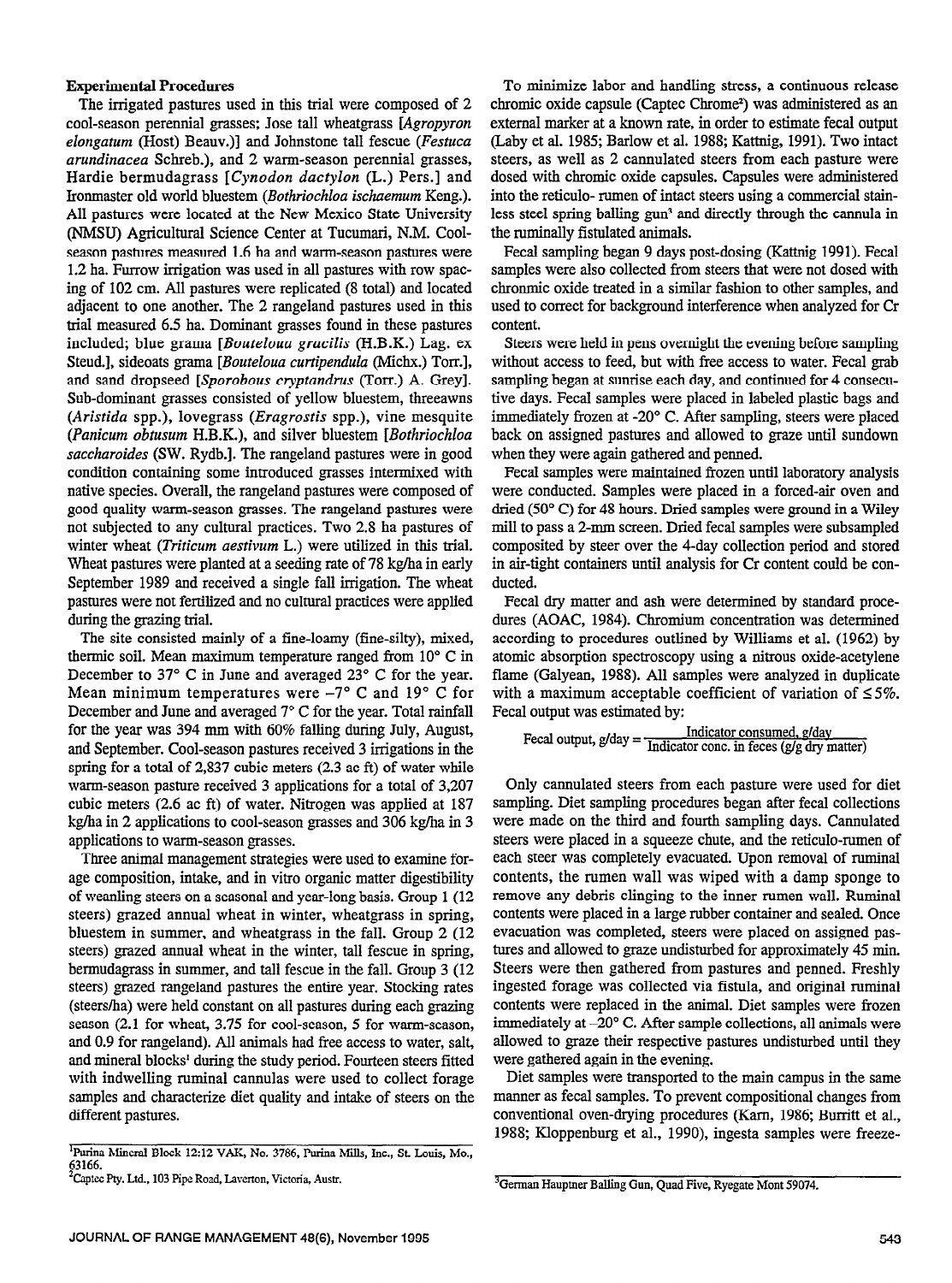dried as outlined by Kloppenburg et al. (1990). Dried samples were ground in a Wiley mill to pass a 2-mm screen and composited by steer over sampling days.

In vitro digestion analyses were conducted on ruminal composite digesta samples. Ruminal inoculum was taken from 2 steers fed an alfalfa diet. The Tilley and Terry (1963) 2-stage technique  $(48$  hour ruminal inoculum  $+ 48$  hour acid pepsin) was used to estimate extent of in vitro organic matter disappearance (in vitro organic matter digestibility). Forage indigestibility was calculated by: 100 - in vitro organic matter digestibility. Once indigestibility was known, organic matter intake (OMI) per day was calculated by the following:

$$
OMI, g/day = \frac{FO, g/day}{\% OM\,\,indigestibility}
$$

Forage dry matter and ash were determined by procedures of the AOAC (1984). Neutral detergent fiber, acid detergent fiber, and acid detergent lignin analyses were conducted according to procedures of Goering and Van Soest (1970). Insoluble unavailable N is reported as acid detergent insoluble nitrogen, or the nitrogen present in residues following acid detergent fiber analysis. Kjeldahl procedures were used for all nitrogen analysis including crude protein and acid detergent insoluble nitrogen (AOAC, 1984).

On 13 December, crossbred weanling steers (avg. body weight  $174 \pm 14$  kg) were sorted randomly into uniform groups and placed on either winter wheat or range pastures. Two replications of each pasture type were used. Additional steers were maintained on separate wheat pastures for use in later grazing periods, when more pastures were added to the study. Four intact and 2 cannulated steers were assigned randomly to each replication of each pasture. Cannulated steers were used to sample available forage for diet quality and digestibility. Steers remained on winter pastures from 13 December 1989, through 11 April 1990 and were weighed periodically; however, only total season gains was analyzed. Steers grazing rangeland pastures were supplemented with 20% crude protein cubes<sup>4</sup> at the rate of 0.45 kg\*hd<sup>-1</sup>\*d<sup>-1</sup> from 9 February until 18 March. From 19 March to 27 April range steers were supplemented at the rate of 0.68 kg•hd<sup>-1</sup>•d<sup>-1</sup>. During periods of snow cover (5 days in January) steers on wheat received grass hay (5 kg/head daily) of medium to low quality.  $S_{\text{S}}$  on  $S_{\text{S}}$  and  $S_{\text{S}}$  is the  $\alpha$  denoted  $S_{\text{S}}$  denoted that  $\alpha$ Steers on rangeland received 5 kg/head for 2 days during that time. On 5 March 1990, 4 steers  $(2 \text{ camulated and } 2 \text{ intact})$  in each pasture (2 range and 2 wheat) were dosed with continuous release chromic oxide capsules. On 14 March fecal grab sampling began, and continued daily through 17 March. Diet sampling procedures occurred on 16 and 17 March as outlined previously.

On 11 April 1990, 24 steers, which were previously grazing wheat pastures, were rotated to cool-season pastures (tall fescue or wheatgrass). As in the winter period, 6 animals were allotted randomly to each cool-season pasture (4 intact, 2 cannulated). Steers that grazed rangeland pastures during the winter remained on the same pastures. In order to assess diet quality, digestibility and intake of all steers, fecal and ruminal samples were collected as in the winter period. Chromium dosing occurred on 21 May, and fecal sampling was accomplished between 21 May and 24 May. Diet sampling occurred on 23 and 24 May. Forage sampling took place as previously explained. Animals were weighed on 11 April, 2 May, 30 May, and 27 June; however gains were compared only when steers were grazing seasonal pasture simultaneously.

On 30 May, steers grazing tall fescue were moved to bermudagrass pastures. Steers grazing wheatgrass were rotated to bluestem pastures on 27 June. Steers remained on warm-season pastures until 3 October. Forage sampling also occurred as in spring. Chromium dosing was accomplished on 21 July, and fecal grab samples were taken 30 July-2 August. Diet samples were taken on 1 and 2 August. Steer gains were compared for total season only.

On 3 October, steers on bluestem were moved back to original wheatgrass pastures. Steers grazing bermudagrass were placed on tall fescue pastures. Test steers remained on cool-season pastures until 12 December, which ended the year's experiment. Fecal grab samples were obtained l-4 November, and diet samples were collected 3 and 4 November. As in previous seasons, steer gains were compared for total season only.

Forage production data were collected during the spring , summer, and fall to assess seasonal forage dry matter yield (DMY). Three exclosures (4.5 m') were randomly erected in the upper, middle, and lower one-third of each pasture. Pastures were sampled immediately prior to grazing, at each animal weigh day, an when grazing was terminated each season. On each sampling day, the aerial portion of the grass was hand clipped from 2 plots (30.5  $\times$  102 cm) in the caged areas. The freshly clipped samples were weighed and placed in a forced-air oven (50° C) for 48-hour. Once dried samples were reweighed and weights recorded. Dry matter yield (DMY) was calculated using these samples:

DMY = End dry weight - Start dry weight.

End dry weight is defined as samples collected from inside exclosures at the end of the grazing period; and start dry weight is defined as samples collected from inside exclosures at the start of the period.

Data were analyzed as a completely randomized design by methods described by Steele and Torrie (1980) with analysis of variance conducted using GLM procedures of SAS (1985). variable conducted asing GER procedures of SAS (1705). Variables were examined by season, and all treatment means were compared by Least Significant Difference when the overall treatment F was significant ( $P < 0.10$ ). In all cases the experimenthe unit was significant  $(t \sim 0.10)$ , in an cases the experimenttat unit was the pasture. The n values given in tables

## Results and Discussion

## Winter

where  $\rho$  is a strong protein and protein and protein and protein and protein and protein and protein and protein and protein and protein and protein and protein and protein and protein and protein and protein and protein wheat pastures were ingher  $(r \le 0.05)$  in crude protein and available crude protein, and lower in acid detergent insoluble nitrogen than range pastures (Table 1). Neutral detergent fiber and acid detergent fiber were similar ( $P = 0.10$  and 0.13, respectively) between pasture types, but wheat pastures tended to have lower values. Acid detergent lignin was higher  $(P<0.05)$  in rangeland pastures compared to wheat. Winter wheat had greater  $(P<0.05)$  in vitro organic matter digestibility when compared to rangeland pastures (85 vs 53 %; Table 1). Since the rangeland pastures were primarily made up of warm-season grasses, forage<br>available to steers consisted predominantly of dormant grass

hrina Forage Balances Cub 3N, No. 3422, Purina Mills, Inc., St. Louis, MO. <sup>4</sup>Purina Forage Balances Cub 3N, No. 3422, Purina Mills, Inc., St. Louis, Mo. 63166.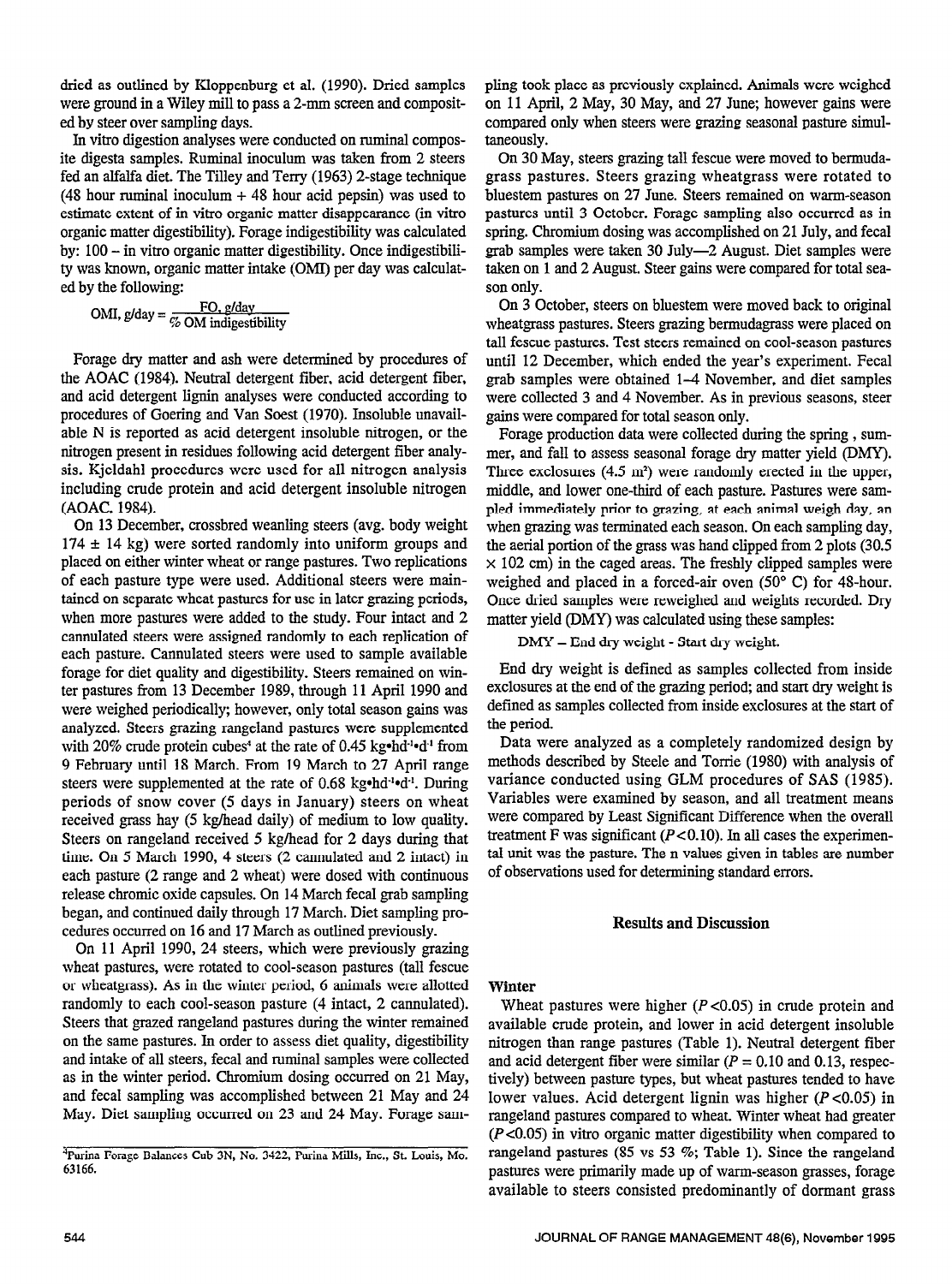Table 1. Chemical composition (organic matter basis), in vitro organic matter disappearance (JYOMD) of ingesta and intake of steers grazing either winter wheat or rangeland pastures during the winter grazing period of 1990.

|                      |       | Pasture |                 |         |
|----------------------|-------|---------|-----------------|---------|
| Item                 | Wheat | Range   | SE <sup>a</sup> | $OSL^b$ |
| CP(%)                | 26    | 11      | 1.5             | 0.02    |
| Available CP $(\%)$  | 24    | 8       | 1.4             | 0.01    |
| $ADIN$ (% of N)      | 6     | 31      | 3.6             | 0.04    |
| NDF(%)               | 52    | 92      | 9.9             | 0.10    |
| ADF(%)               | 36    | 69      | 9.3             | 0.13    |
| $ADL($ % $)$         | 4     | 11      | 0.5             | 0.01    |
| Dry matter basis     |       |         |                 |         |
| Intake (kg)          | 6.3   | 4.8     | 1.6             | 0.57    |
| Intake $(\%$ BW)     | 2.8   | 2.7     | 0.7             | 0.97    |
| Organic matter basis |       |         |                 |         |
| Intake (kg)          | 4.0   | 3.7     | 0.8             | 0.83    |
| Intake $(\%$ BW)     | 1.8   | 2.2     | 0.5             | 0.52    |
| $IVOMD(\%)$          | 85.3  | 53.1    | 0.3             | <0.01   |

Standard error  $(n = 4)$ .

bObscrved significance level.

species. Therefore, it is not surprising that analysis of chemical components of the ingesta revealed winter wheat was of much higher quality.

No differences  $(P > 0.10)$  were observed in intake when expressed as percentage of body weight or total intake (kg) on either an organic matter basis or dry matter basis (Table 1). Values obtained for organic matter intake as percent body weight are similar to results from Rosiere (1978), who reported intake levels equal to 1.5% body weight for heifers grazing wheatgrass and 1.2% body weight for heifers grazing tall fescue pastures in mid-June. McCollum et al. (1985) indicated a decrease in forage intake is normally associated with decreased forage quality. However, intake was not different between steers grazing winter wheat and rangeland pastures. This suggests gut-fill of steers on rangeland pastures may have increased, thereby allowing a greater intake than normally would be possible. Funk et al. (1987) suggested when available forage is not limiting poor qual- $(1987)$  suggested when available forage is not limiting poor quality forage intake may not decrease because gastrointestinal fill may increase to compensate for decreased digestibility or passage rate. Stocking rate (0.9 steers/ha) on rangeland was light enough to insure adequate forage available. Further, Hutton (1963)

observed a decrease in consumption for cows grazing forage with digestibility greater than 70%.

## Spring

Differences in chemical composition of ingesta were evident among tall fescue, wheatgrass, and rangeland pastures (Table 2). Tall fescue pastures were highest  $(P<0.10)$  in crude protein and available crude protein, followed by wheatgrass and rangeland. Acid detergent insoluble nitrogen was similar among all pastures  $(P>0.10)$ . Fiber components were also similar between wheatgrass and tall fescue. Rangeland pastures, however, contained more neutral detergent fiber  $(P<0.05)$  and acid detergent fiber  $(P<0.05)$ ~0.10) than either wheatgrass or tall fescue. All three pasture types were similar in acid detergent lignin  $(P>0.10)$ . These data suggest that although differences were present among all pastures in crude protein and available crude protein, each pasture type supplied crude protein in amounts great enough to allow acceptable gains. Steers grazing wheatgrass, tall fescue, and rangeland had similar organic matter intake  $(P<0.10)$  when expressed as kg/d (Table 3). However, when organic matter intake was expressed on a percent body weight basis, steers on rangeland consumed more  $(P<0.10)$  than steers grazing tall fescue (Table 3). Reduced ability of the animals grazing tall fescue to graze selectively, may explain the lower voluntary intakes of these animals since tall fescue pastures were the most highly utilized. Forbs and Hodgson (1985) indicated rate of intake is related to sward characteristics. Animals grazing pastures with sufficient available forage are subject to minor sward changes compared with animals grazing areas of limited forage availability. No differences were observed in in vitro organic matter digestibility among the pasture types  $(P>0.10;$  Table 3).

## Summer

Protein components (crude protein, acid detergent insoluble nitrogen, available crude protein) were not different  $(P<0.10)$ among the summer pastures (Table 2). Fiber components (neutral diffusion fiber, and actual determinister fiber, and according the action of  $\mathbb{C}^1$ detergent fiber, acid detergent fiber, and acid detergent lignin) were similar  $(P > 0.10)$  between bermudagrass and bluestem. However, rangeland pastures were higher in neutral detergent fiber and acid determines were ingered in heurige detergent fiber and acid detergent fiber  $(P<0.10)$  than bermudagrass and bluestem pastures. Acid detergent lignin was similar among all pastures  $(P>0.10;$  Table 2). When intake was expressed on an  $\mu$  >0.10, 1 and 2). Then make was expressed on all  $\mu$  $\sigma$ game matter basis, no directnees were observed  $\mu$   $\sim$ 0.10). However, when consumption was expressed on a dry matter basis as percent of body weight, steers grazing rangeland pastures con-

|                    | <b>Spring Pasture</b> |                 |                 |                 |                        | Summer Pasture         |                 |                 |                 |                        | <b>Fall Pasture</b> |                 |                 |                  |                        |
|--------------------|-----------------------|-----------------|-----------------|-----------------|------------------------|------------------------|-----------------|-----------------|-----------------|------------------------|---------------------|-----------------|-----------------|------------------|------------------------|
| Item               | Wheatgrass            | Fescue          | Range           | SE <sup>a</sup> | <b>OSL<sup>b</sup></b> | Bermuda-Blue-<br>grass | stem            | Range           | SE <sup>a</sup> | <b>OSL<sup>b</sup></b> | Wheat-<br>grass     | Fescue          | Range           | SE <sup>a</sup>  | <b>OSL<sup>b</sup></b> |
| $CP($ % $)$        | 17 <sup>d</sup>       | $24^\circ$      | 12 <sup>c</sup> | 1.5             | 0.02                   | 17                     | 16              | 17              | 0.4             | 0.18                   | 15 <sup>c</sup>     | 15 <sup>c</sup> | ga              | 0.9              | 0.02                   |
| Available CP $(%)$ | 16 <sup>d</sup>       | 22 <sup>c</sup> | ŋС              | 1.4             | 0.02                   | 16                     | 14              | 15              | 0.4             | 0.19                   | $14^\circ$          | $14^\circ$      | 6 <sup>d</sup>  | 0.9              | 0.01                   |
| $ADIN$ (% of N)    | 9                     | 10              | 21              | 3.0             | 0.12                   | 9                      | 10              | 8               | 0.7             | 0.35                   | 5 <sup>d</sup>      | 7 <sup>d</sup>  | 24 <sup>c</sup> | 1.0 <sub>1</sub> | < 0.01                 |
| $NDF($ % $)$       | $72^{\rm d}$          | 68 <sup>d</sup> | 87 <sup>c</sup> | 1.8             | 0.01                   | 78 <sup>d</sup>        | 75 <sup>d</sup> | 88 <sup>c</sup> | 1.1             | 0.01                   | 68 <sup>d</sup>     | 67 <sup>d</sup> | 81 <sup>c</sup> | 1.8              | 0.02                   |
| ADF(%)             | 45 <sup>d</sup>       | 43 <sup>d</sup> | $65^\circ$      | 4.8             | 0.08                   | 41 <sup>d</sup>        | 41 <sup>d</sup> | 61 <sup>c</sup> | 0.8             | < 0.01                 | 46 <sup>d</sup>     | 42 <sup>d</sup> | 70 <sup>c</sup> | 5.2              | 0.05                   |
| $ADL($ % $)$       |                       |                 | 8               | 0.4             | 0.19                   | 8                      | 8               | 6               | 0.6             | 0.23                   | 8q                  | 7d              | 12 <sup>c</sup> | 0.5              | 0.02                   |

<sup>a</sup>Standard error (n = 4).

<sup>b</sup>Observed significance level.<br><sup>cde</sup>Row values with different superscripts differ.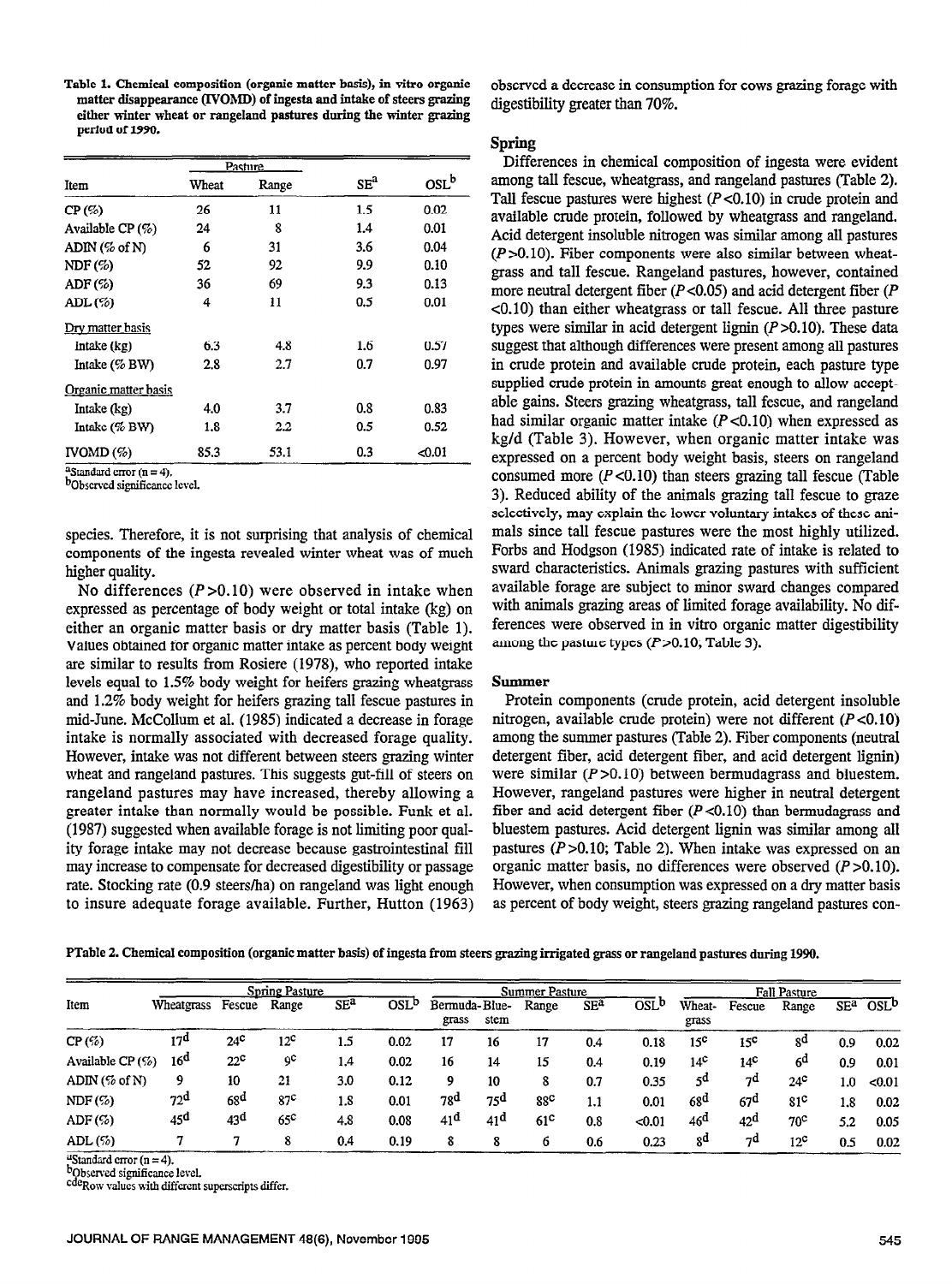Table 3. Intake and in vitro organic matter disappearance (I'VOMD) of steers grazing irrigated grass or rangeland pastures during 1990.

| Item                 | <b>Spring Pasture</b> |                  |           |                 | <b>Summer Pasture</b> |                   |                   |                 | <b>Fall Pasture</b> |                   |              |                 |
|----------------------|-----------------------|------------------|-----------|-----------------|-----------------------|-------------------|-------------------|-----------------|---------------------|-------------------|--------------|-----------------|
|                      | Wheatgrass            | Fescue           | Range     | SE <sup>a</sup> | Bermudagrass Bluestem |                   | Range             | SE <sup>a</sup> | Wheatgrass Fescue   |                   | Range        | SE <sup>2</sup> |
| Dry matter basis     |                       |                  |           |                 |                       |                   |                   |                 |                     |                   |              |                 |
| Intake (kg)          | 5.7                   | 5.3              | 6.6       | 0.7             | 7.1                   | 7.8               | 8.4               | 0.4             | 6.5                 | 5.3               | 7.2          | 0.9             |
| Intake $(\%$ BW)     | 2.1                   | 2.0              | 3.2       | 0.3             | $2.3^\circ$           | $2.6^\circ$       | 3.8 <sup>b</sup>  | 0.2             | 1.9                 | 1.4               | 2.6          | 0.3             |
| Organic matter basis |                       |                  |           |                 |                       |                   |                   |                 |                     |                   |              |                 |
| Intake $(kg)$        | 4.6                   | 3.7              | 4.8       | 0.4             | 5.8                   | 6.6               | 5.9               | 0.4             | 5.0                 | 42                | 5.3          | 0.7             |
| Intake $(%BW)$       | 1.7 <sup>b,c</sup>    | 1.3 <sup>c</sup> | $2.3^{0}$ | 0.2             | 1.8                   | $2.2\phantom{0}$  | 2.7               | 0.2             | 1.5                 | 1.1               | 1.9          | 0.2             |
| IVOMD(%)             | 72.1                  | 73.5             | 71.5      | 1.6             | 65.2 <sup>d</sup>     | 69.3 <sup>c</sup> | 73.4 <sup>b</sup> | 1.0             | 66.4 <sup>b</sup>   | 64.5 <sup>b</sup> | $52.1^\circ$ | 1.0             |

 $^{4}$ Standard error (n = 4).<br>bcdp.ou. values with different superscripts differ.

sumed more  $(P<0.05)$  than steers on either bermudagrass or bluestem pastures (Table 3). This is a reflection of a higher ash content on the rangeland pastures. When corrected for ash (expressed on organic matter basis) no differences were observed. Differences ( $P < 0.05$ ) were detected between all pastures for in vitro organic matter digestibility (Table 3) with rangeland pastures having the highest in vitro organic matter digestibility (73%), followed by bluestem (69%) and bermudagrass (65%). The observation that steers on rangeland pastures had the highest in vitro organic matter digestibility may relate to the animals ability to selectively graze different plant species. With a variety of warm-season grasses the steers may have been better able to select a quality diet. Ease of which a forage is prehended is an important factor affecting voluntary intake (McLeod and Smith, 1989). Burns et al. (1991) reported bermudagrass has an inferior canopy structure that limits the animals ability to select a diet of high in vitro organic matter digestibility, and this led to a reduced dry matter intake. Results reported herein tend to agree with that hypothesis. Although not different, steers grazing bermudagrass pastures had a tendency of decreased intake and lower in vitro organic matter digestibility.

### Fall

No differences were detected (P>O.O5) behveen wheatgrass and directives were detected  $\left(1 \times 0.03\right)$  between wheat grass and tall fescue for any chemical components measured in the ingesta samples. Differences were observed, however, between the cool-season pastures and rangeland pastures  $(P<0.05$ ; Table 2). Rangeland pastures were lower in crude protein and available crude protein, and higher in acid detergent insoluble nitrogen and all fiber components (Table 2). Voluntary intake was similar among all pastures ( $P > 0.05$ ; Table 3). Rangeland pastures did, however, have the lowest in vitro organic matter digestibility ( $P$  < 0.05), but tall fescue and wheatgrass were similar  $(P>0.05$ ; Table 3).

#### Animal Performance nimal Performance

Steers grazing winter wheat had greater ( $P < 0.05$ ) gain than steers grazing rangeland pastures (Table 4). Since the rangeland pastures were primarily made up of warm-season grasses, forage available to steers consisted predominantly of dormant grass species. Therefore, it is not surprising that steers grazing winter wheat had much higher gains than steers grazing rangeland pastures. In fact, steers on rangeland pastures were only able to maintain their initial weight, which further suggests a low quality diet, even though limited protein supplementation did occur.

Animal performance data during the spring were only com-

pared when steers were grazing cool-season pastures simultaneously (i.e., 10 April-30 May), even though steers grazing wheatgrass pastures remained on these pastures for an additional 28 days. Animal performance was not different among steers grazing tall fescue, wheatgrass, or rangeland pastures during the spring grazing period  $(P>0.05$ ; Table 4). Forage dry matter yield however, was considerable greater  $(P<0.05)$  for wheatgrass than tall fescue (4,993, 1,637 kg dry matter/ha; Table 4). Steers grazing tall fescue pastures were moved to warm-season (bermudagrass) pastures 28-days earlier than steers grazing wheatgrass since tall fescue pastures were low yielding and could not support grazing with acceptable gains for the additional 28-days. At the same time, bermudagrass pastures were rapidly growing and could sustain grazing and wheatgrass pastures still had abundant available forage for steers to graze these pastures longer.

Steer performance during the summer was again compared only when steers were grazing warm-season pastures simultaneously. Performance of steers grazing bermudagrass, bluestem, and rangeland pastures were similar  $(P>0.05)$ , although steers grazing bluestem tended to gain less (59 kg) than steers grazing bermudagrass (72 kg) and rangeland (72 kg; Table 4). bermudagrass (12 kg) and rangerand (12 kg, rabit 4). Bermudagrass pastures produced almost twice as much forage as bluestem ( $P < 0.05$ ; Table 4). It should be remembered this was the first grazing year for the bluestem pastures, as these pastures. were established one year later than the bermudagrass pastures. Grazing pressure was intentionally reduced to insure stand establishment. Therefore, these data may not reflect the true yielding. potential of the bluestem pastures. As mentioned earlier, rangeland pastures were primarily made up of warm-season grasses. With a variety of warm-season grasses the steers may have been better able to select a quality diet. This is reflected in the steers gain.  $\mathbf{m}$ ,

steers grazing tall rescue in the rail had the highest gain rol lowed by those on wheatgrass, and rangeland pastures (45, 33, 22). kg. respectively: Table 4). These findings agree with Wallace and Williams (1979) who reported animal performance favored tall fescue over wheatgrass. Also, since rangeland pastures were primarily comprised of warm-season grasses, a decline in animal performance would be expected. Forage dry matter yield was similar ( $P > 0.10$ ) between tall fescue and wheatgrass, although strong tendencies were observed for greater forage production<br>from the wheatgrass pastures.

## **Over Seasons**

The quality of the rangeland pastures was higher during the spring and summer as indicated by increased crude protein and in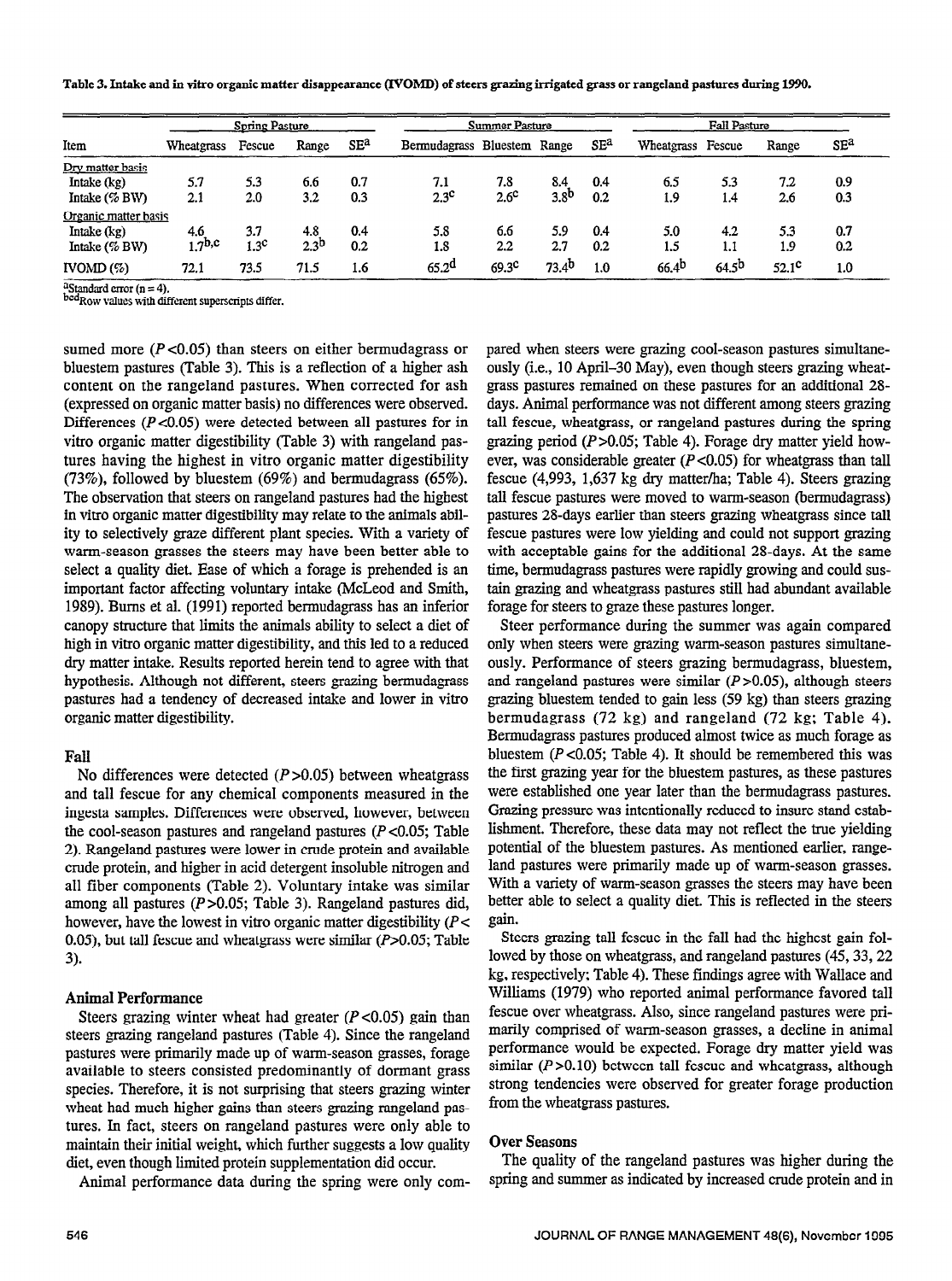Table 4. Steer gains (kg) and forage dry matter yields (kg/ha) by season and forage type for 1990.

| Season<br>and item  |                 | Pasture                  |                   | SE <sup>a</sup> |
|---------------------|-----------------|--------------------------|-------------------|-----------------|
| Winter<br>Gain (kg) | Range<br>gΦ     | Wheat<br>90 <sup>b</sup> |                   | 4.7             |
| Spring              |                 | Fescue                   | Wheatgrass        |                 |
| Gain (kg)           | 34              | 36                       | 38                | 2.6             |
| Yield (kg/ha)       |                 | 1637 <sup>c</sup>        | 4993 <sup>b</sup> | 554             |
| Summer              |                 | Bermuda                  | <b>Bluestem</b>   |                 |
| Gain (kg)           | 72              | 72                       | 59                | 4.8             |
| Yield (kg/ha)       |                 | 8451 <sup>d</sup>        | 4837 <sup>e</sup> | 563             |
| Fall                |                 | Fescue                   | Wheatgrass        |                 |
| Gain (kg)           | 22 <sup>b</sup> | 45 <sup>t</sup>          | 338               | 3.9             |
| Yield (kg/ha)       |                 | 651                      | 1036              | 382             |

<sup>a</sup>Standard error,  $n = 8$  (gain) or 12 (yield).

bcRow values differ ( $P < 0.05$ ).

 $d^2$ Row values differ  $(P < 0.01)$ .

fghRow value differ  $(P < 0.10)$ .

vitro organic matter digestibility, and decreased acid detergent lignin. During the fall and winter, these pastures were higher in fiber components and lower in in vitro organic matter digestibility and crude protein. Fiber components (neutral detergent fiber and acid detergent lignin) did not differ  $(P>0.05)$  between the spring and fall for the tall fescue pastures; however, crude protein and in vitro organic matter digestibility were greater  $(P<0.05)$ during spring vs the fall, indicating higher quality during the spring growing season. Similar results were found for wheatgrass pastures. In vitro organic matter disappearance was greater  $(P<$ 0.10) in the spring compared to the fall. Crude protein was not different between seasons, but did tend to be greater during the spring season. Fiber components did not differ over the spring and fall  $(P>0.10)$ . Steers in the rotation groups fescue-bermudagrass-fescue gained more  $(P<0.10)$  year-long than other groups. Forage dry matter also was greater for this rotational groups which would allow for more beef production per ha.

#### Conclusions and Management Implications

The cool-season grasses; Jose tall wheatgrass and Johnstone tall fescue, appeared to be similar in terms of quality, although fescue was higher in crude protein in the spring months. Jose tall wheatgrass pastures must be stocked at levels great enough to prevent growth from becoming stemmy and rank which may diminsh the forage quality while fescue must be stocked lighter to insure production. Both warm-season grasses, Hardie bermudagrass and Ironmaster old world bluestem, yielded forage of equal quality in terms of protein and fiber content, but bluestem did have a higher digestibility. This is most likely due to the canopy structure of bluestem. Bluestem has a higher canopy in which the top portion is primarily made up of leaf. This allows the animals greater access to the more digestible canopy fractions. The canopy structure of bermudagrass is low to the ground and contains a high proportion of stem, and less digestible plant fiagments throughout the canopy. Therefore, the structure is not conducive to high digestibility. Imposed management practices should provide enough animals to maintain grasses in an actively growing, vegetative stage in order to maintain maximum forage quality.

Rangeland and tame pastures proved to be of comparable quality in the spring and summer. However, stocking rates on rangeland must be light to prohibit selective grazing pressure on limited quantities of preferred cool-season species. Livestock numbers capable of grazing native rangeland in summer, fall, and winter frequently put excessive pressure on the pastures during the spring growth. Development of grazing strategies to reduce the pressure are limited. Use of tame pasture can alleviate the difficulty in management. Results show tame pasture grasses to be a viable alternative, especially with cow/calf production by providing opportunities for rangeland deferment in the spring and also during the growing season.

Further study will more fully define forage quality and quantity of tame pasture species needed to optimize different animal/pasture management strategies.

#### Literature Cited

- AOAC. 1984. Official method of analysis. 14th ed. Assoc. of Anal. Chem., Washington, D.C.
- Barlow, R., K. J. Ellis, P. J. Williamson, P. Costigan, P. D. Stephenson, G. Rose, and P. T. Mears. 1988. Dry-matter intake of Hereford and first-cross cows measured by controlled release of chromic oxide on three pasture systems. J. Agr. Sci., (Camb.). 110:217.
- Bums, J. C., K. R. Pond, and D. S. Fisher. 1991. Effects of grass species on grazing steers: II. Dry-matter intake and digesta kinetics. J. Anim. Sci. 69:119.
- Burritt, E. A., J. A. Pfister, and J. C. Malechek. 1988. Affect of drying method on the nutritive composition of esophageal fistula samples: Influence of maturity. J. Range Manage. 41:346.
- Fales, S. L. 1986. Effects of temperature on fiber concentration, composition, and in vitro digestion kinetics of tall fescue. Apron. J. 78:963.
- Fisher, D. S., J. C. Burns, K. R. Pond, R. D. Mochrie, and D. H. Timothy. 1991. Effects of grass species on grazing steers: I. Diet composition and ingestive mastication. J. Anim. Sci. 69:1188.
- Forbes, T. D. A., and J. Hudgson. 1985. Comparative studies of the influence of sward conditions on the ingestive behavior of cows and sheep. Grass and Forage Sci. 40:69.
- Ford, C. W., I. M. Morrison, and J. R. Wilson. 1979. Temperature effects on lignin, hemicellulose, and cellulose in tropical and temperate grasses. Aust. J. Agr. Res. 30:621.
- Funk, M. A., M. L. Galyeau, M. E. Branine, and L. J. Krysl. 1987. Steers grazing blue grama rangeland throughout the growing season. I. Dietary composition, intake, digesta kinetics and ruminal fermentation. J. Anim. Sci. 65:1342.
- Galyean, M. L. 1988. Laboratory Procedures in Animal Nutrition Research. Dept. of Animal and Range Sciences. New Mexico State Univ., Las Cruces.
- Goering, H. K., and P. J. Van Soest. 1970. Forage fiber analysis (apparatus, reagents, procedures and some applications). USDA-ARS Handb. 379. ARS, USDA, Washington, D.C.
- Hutton, J. B. 1963. Studies on the nutritive value of new Zealand dairy pastures. II. Herbage intake and digestibility studies with dry cattle. New Zealand J. Agr. Res. 5:409.
- Karn, J. F. 1986. Microwave-oven drying of forage samples collected via esophageal fistula. J. Anim. Sci. 63:595.
- Kattnig, R. M. 1991. Evaluation of range beef cattle production efficiency under semi-desert conditions. Ph.D. Diss.. New Mexico State Univ., Las Cruces pp 16.
- Kirksey, R. E., H. E. Kiesling, and M. Ortiz. 1991. Steer performance on irrigated pastures at Tucumcari, New Mexico. New Mexico State Univ. Agr. Exp. Sta. Res. Rep. 654.